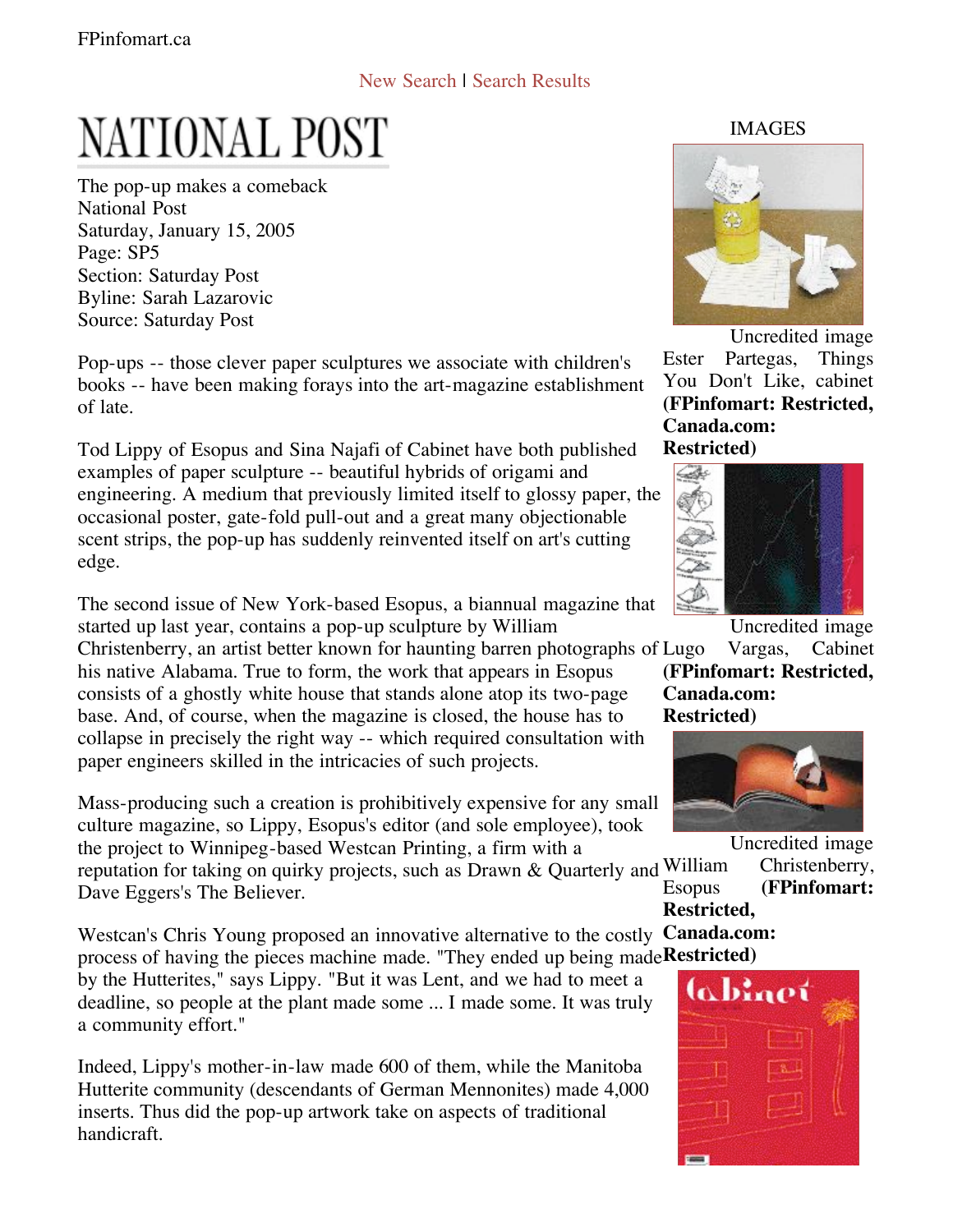For Lippy, one of the most gratifying aspects of the pop-up feature is that it means the magazine will be a keeper: "As a magazine project it's sort of by definition temporary art. People say it's the one magazine we don't throw out, which frankly I'm relieved to hear," says Lippy.

Cabinet, a quarterly publication, recently took the idea of paper sculpture even further. In its fourth issue, the Brooklyn-based arts and ideas magazine commissioned five artists to make paper sculptures. "One artist did a flame on the page, and by cutting it a certain way, cutting it almost out and folding it back, it looked like the flame was spilling out of the magazine," says editor Sina Najafi. Another project involved a cutout coffee cup that came with "six different shades of brown paper, based on how much milk you put in there," she says.

Canadian stop). Each of the DIY sculptures is accompanied by a colour-Restricted, The idea was so well received the magazine decided to create a touring paper-sculpture show and accompanying book. Cabinet invited 29 artists to create three-dimensional sculptures for the book that the reader could fashion by doing the folding. The companion show is touring galleries in the United States for a year (Regina has been its only coded scale indicating degree of difficulty and time commitment. "People took very seriously the question of craft that comes into paper sculpture. Some are very difficult to make and some are very simple," says Najafi.

Uncredited image (Cabinet) **(FPinfomart: Restricted, Canada.com: Restricted)**



Uncredited image (Esopus) **(FPinfomart: Canada.com: Restricted)**

And so the paper sculpture pop-up evolves from mere magazine bonus to distinctive piece of build-it-yourself art.

"But I'm nervous about being gimmicky," says Lippy. "The idea is not to make it eye catching but to have some substantial relationship to the artist itself." His comment is prompted by another issue of Esopus, in which conceptual artist Jenny Holzer's artwork involves classified documents and disappearing inks. "The ink is almost completely invisible to the eye, but when you take it out into the sun, it darkens."

This is not the first time high-end arts publications have sought to introduce creative surprises within their pages. It began in the 1950s with Flair, a short-lived but influential publication that featured fold-outs, die-cuts and unevenly cut pages, often adorned with art by the likes of Saul Steinberg, Jean Cocteau and Salvador Dali.

The magazine was the baby of Fleur Cowles, a free-thinking woman who was married to Gardner Cowles, the wealthy publisher of Look. The first two issues of Flair included pullout art and postcards.

Tod Lippy also cites Alexey Brodovitch, creator of the beautiful art magazine Portfolio, as an influence. Like Flair, Portfolio experimented with layout and tactility in a way that elevated it from disposable ephemera to keepable art.

Najafi says magazines -- particularly ones that emerge from the arts and culture establishment - don't create conceptual-art projects to the extent they did in the 1970s, the movement's heyday. "When you have conceptual art there's no need for it to be in the gallery anymore. In the '70s, even magazines like Artforum had these crazy projects in them."